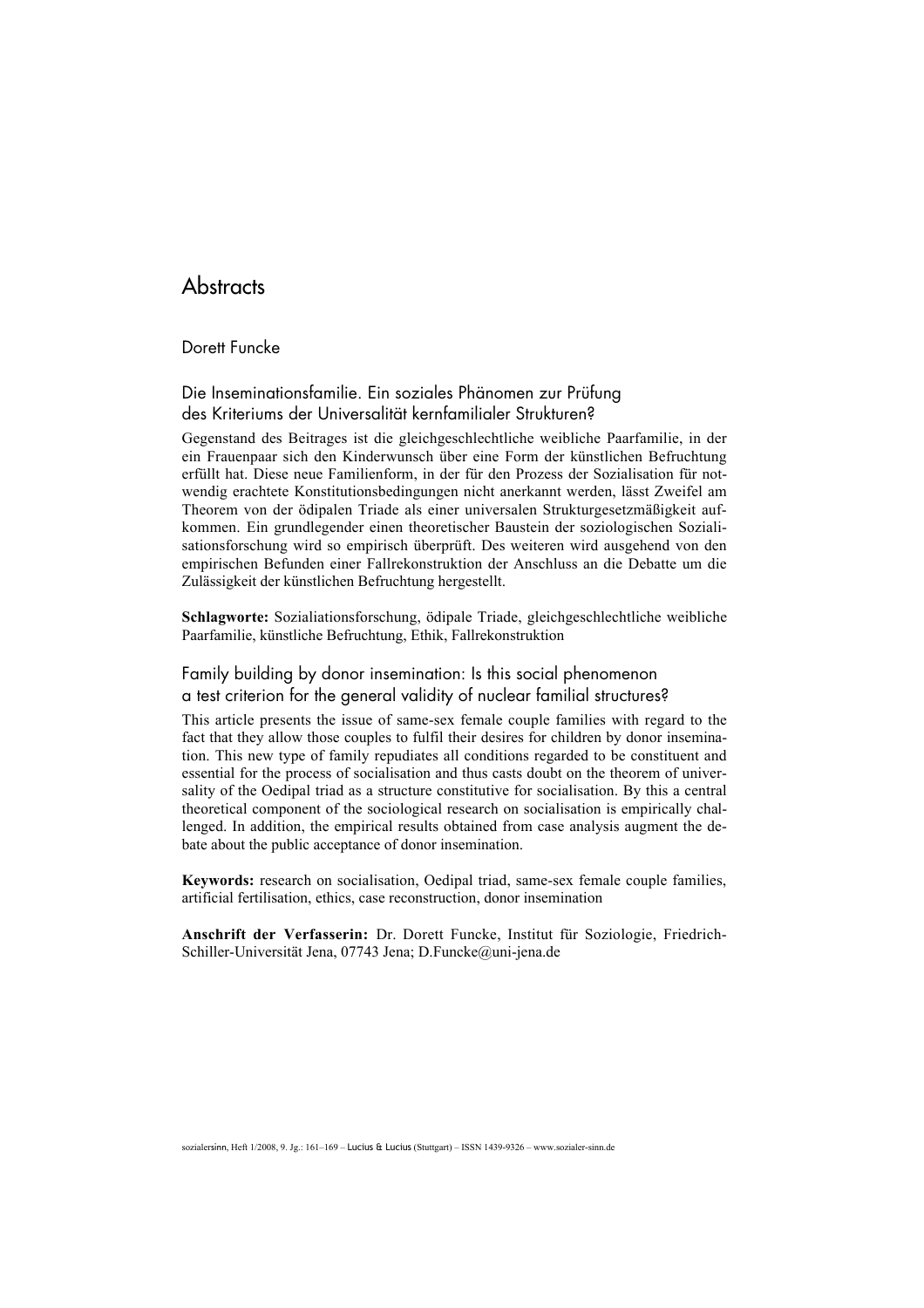## Valerie Moser

# Die Zuschreibung von Verantwortung als soziale Praxis.

## Erste Ergebnisse aus einem Forschungsprojekt

In einer rechtssoziologischen Untersuchung, die im Gegensatz zur Fülle an quantitativen, sozialpsychologischen Arbeiten eine qualitative sozialwissenschaftliche Herangehensweise zur Analyse von Verantwortungszuschreibungen gewählt hat, wird, in Abgrenzung zu Attributionstheorien und den ihnen oftmals zugrunde gelegten Laborexperimenten der Frage nachgegangen, wie das Zuschreiben von Verantwortung als soziale Praxis begriffen und analysiert werden kann. Erste Ergebnisse der Studie zeigen, dass zuschreibende Urteile über ein beobachtetes Verhalten Teil der sozialen Praxis sind. In ihr werden die in einer bestimmten sozialen Welt geltenden Normen, Werte, Denk- und Handlungsmuster angewandt, umgedeutet und verändert. In den Attributionen drücken sich somit nicht nur Motive, Ziele und Wünsche der argumentierenden Person aus, sondern diese erfüllen eine soziale Funktion. Sie sind Teil der in der sozialen Praxis vollzogenen Strukturierung der Welt.

Schlagworte: Rechtssoziologie, Attributionstheorie, Verantwortungszuschreibung, soziale Praxis, Grounded Theory

#### The attribution of responsibility as social practice.

#### First results of a research project

A research project that qualitatively analyses the attribution of responsibility is sketched out. The project breaks with the quantitative tradition in sociology of law. Mostly findings of studies within attribution theory are based on experiments in the laboratory. In contrast to this tradition, the article questions how the attribution of responsibility can be comprehended and analysed as social practice. First results show that judging an observed behaviour is part of the social practice. Social norms, values, and patterns of thinking and acting are applied, reinterpreted and changed in judging. By attributing responsibility to a person motives, goals and wishes of the speaker are expressed, and also a social function is fulfilled. Attributions are part oft the social practice, by which the social world is structured.

Keywords: sociology of law, attribution theory, attribution of responsibility, social practice, Grounded Theory

Anschrift der Verfasserin: Valerie Moser, Technische Universität Darmstadt, Institut für Soziologie, Residenzschloss, 64283 Darmstadt; moser@ifs.tu-darmstadt.de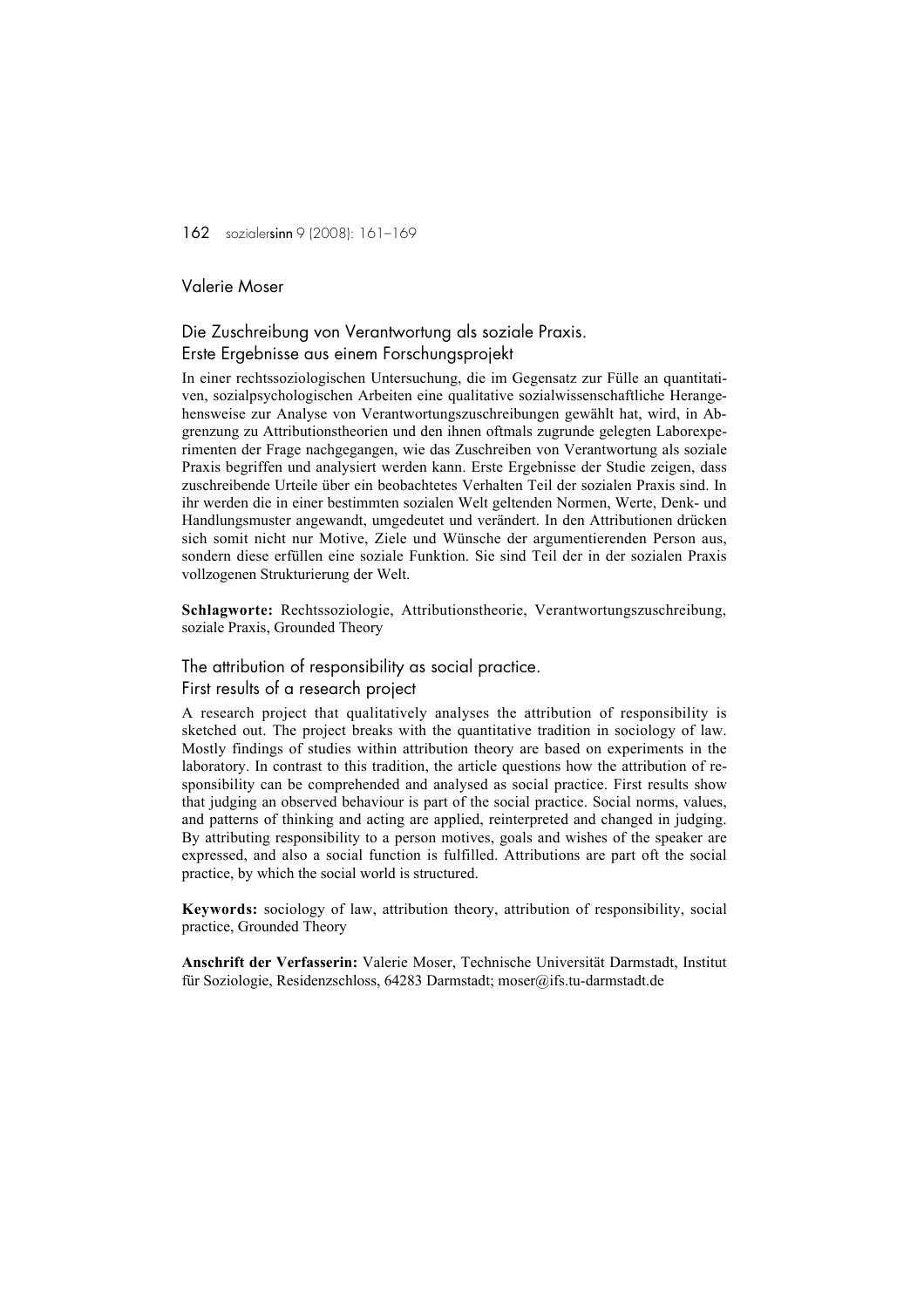## Jean-Claude Kaufmann

#### Der Identitätsprozess

Zunächst ausgehend von philosophiegeschichtlichen Perspektiven diskutiert der Aufsatz verschiedene Bedeutungsfacetten und Konzeptualisierungen des Begriffs "Identität" in den Sozial- und Kulturwissenschaften sowie damit verbundene Schwierigkeiten und Widersprüche. Aufgezeigt wird, dass erst der historische Rückblick verdeutlicht, wie der Identitätsbegriff und das "Auftauchen eines Subjekts" als Momente historischer Entwicklung selbst zu verstehen sind. Nachfolgend wird der Identitätsprozess als "tätige Subjektivität" (Identitätsarbeit) gefasst und die Bedeutung von Empfindungen, Gefühlen sowie mentaler Bilder hervorgehoben. Abschließend wird die aufschließende Kraft des wissenschaftlichen Konzepts "Identität" für soziale Fragen betont.

Schlagworte: Identität, Identitätsprozess, Subjektwerdung

#### The identity process

Starting from historical philosophic perspectives the paper discusses different facets and conceptualisations of the term "Identity" in the social and cultural sciences and the difficulties and contradictions associated with it. It is pointed out that only by historical retrospection it becomes understandable how the term 'identity' and the "emergence of a subject" can be understood as integral elements of historical development. Following this the identity process is interpreted as "active subjectivity" (identity work) and the author stresses the meaning of sensations and emotions, as well as mental images. Finally the explanative power of the scientific concept "identity" for social questions is emphasised.

Keywords: identity, identity process, subject formation

Anschrift des Verfassers: Prof. Jean-Claude Kaufmann, 12 rue de la République, F-22000 Saint-Brieuc, France

#### Tilman Allert

#### Das Flugzeug als Kommunikationsraum.

#### Handlungsformen, Vergemeinschaftungstypen und Berufsprofile an Bord

Löst man das Fliegen aus der Trivialwahrnehmung des Alltagsmenschen, so erscheint es als eine komplexe Situation beschleunigter Raumüberwindung, die sowohl für die Passagiere als auch für das fliegende Personal spezifische Handlungstypiken und Deutungsbereitschaften nach sich zieht. Aus einer handlungstheoretischen Perspektive in der Tradition Georg Simmels und Helmuth Plessners impliziert das Fliegen im Hinblick auf die Temposteigerung, auf die technische Ausstattung des Containers sowie die erzwungene Autonomieeinschränkung als ein transitorischer Verortungsverlust, als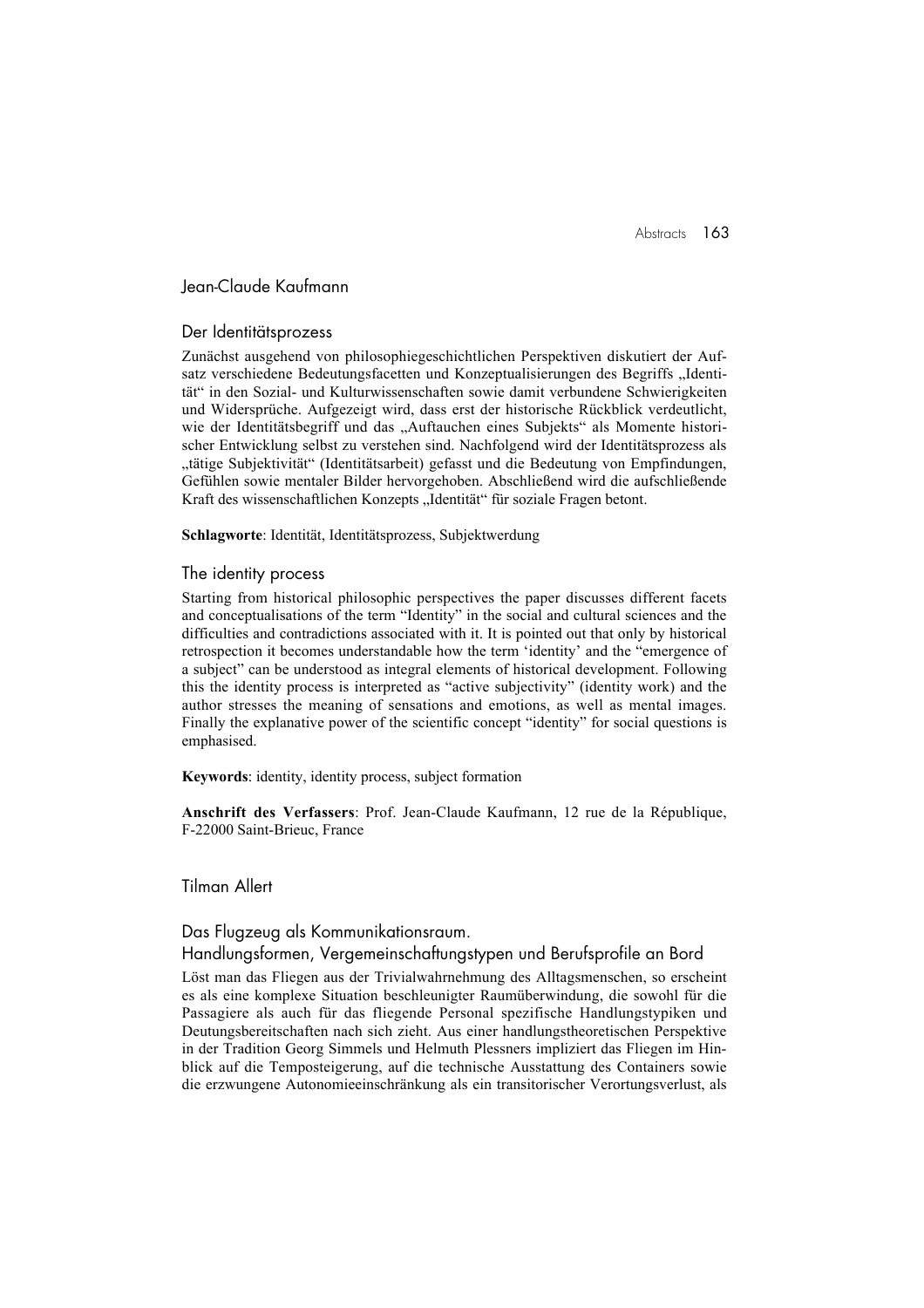eine anomische Situation, die strukturell idiosynkrasieanfällig ist. Die "Not"-Vergemeinschaftung der Passagiere tritt im Binnenraum eines Flugzeugs in dynamische Wechselwirkung mit dem intern hierarchisch differenzierten Kompetenzprofil der Flugzeugbesatzung, die ihrerseits in der doppelten Verpflichtung zu sicherheitsbezogener Sanktionsdrohung und zu komfortbezogener Zuvorkommenheit den Passagieren gegenübertritt. Der Artikel beschäftigt sich mit Erscheinungsformen des Handelns unter der Bedingung passagerer totaler Institutionalisierung und arbeitet Anforderungen für das professionelle Profil der am Bord arbeitenden Berufsgruppen heraus. Die mikrosoziologische Perspektive erweist sich dabei als eine hilfreich, ein auf Kommunikationseleganz und situationsgenaue Wahrnehmung ausgerichteten Dienstleistungsprofils zu entwerfen.

Schlagworte: Körper, Raum, Verortungskrise, Dienstleistungsberufe, Service-Schulung, Professionalisierung

#### The aeroplane as communicative space

"Flying planes can be dangerous" is one of the most famous examples for demonstrating inbuilt linguistic ambiguity. The microsociological perspective conceptualises flying as a complex life situation with specific consequences for social interaction and personal self-definition of people. Introducing into the triviality of flying the perspective of space, as developed by Simmel and Plessner, can be conceived as a transitory crises of territorial self conception. The communicative presence in the flight situation as an anomic situation leads to idiosyncratic ways of communication. Passengers of aeroplanes are forced into technically determined constraints, that the professionals – cockpit and cabin personnel – have to neutralize affectively and cognitively. The specific pacification process that is demanded in treating people in transitory situations like flying presupposes specific competences of narrative sophistication and calming down. The article is dealing with the communicative context that is installed in the "nowhere" situation. Consequences for new training concepts in the professional qualification should underline the need for communication.

Keywords: space, body, crisis of territorial identity, communication, service professionals, sociology of work

Anschrift des Verfassers: Prof. Dr. Tilman Allert, Fachbereich Gesellschaftswissenschaften, Johann Wolfgang Goethe-Universität, Robert-Mayer-Straße 5, 60054 Frankfurt am Main; allert@soz.uni-frankfurt.de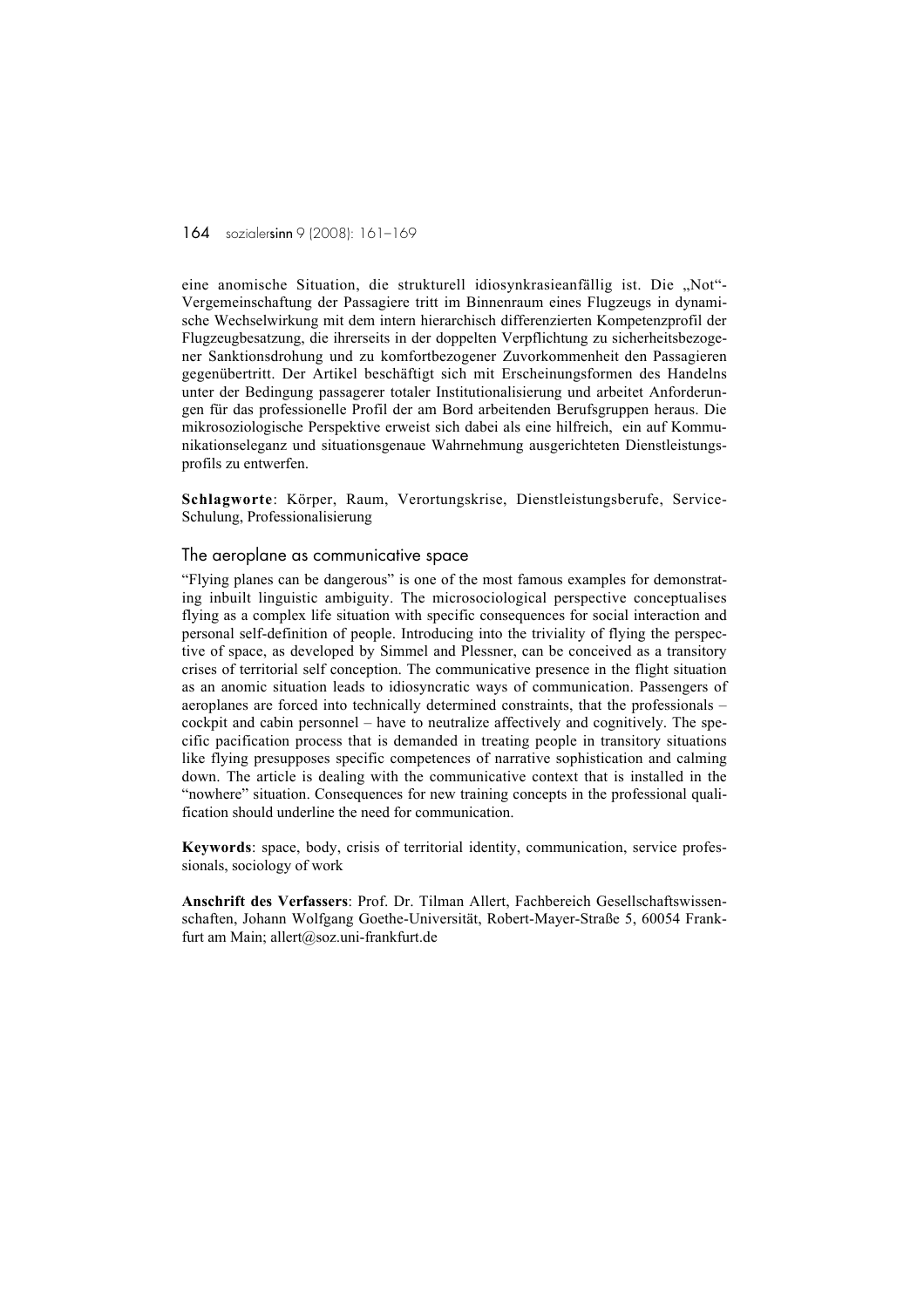Abstracts 165

Hans-Jürgen von Wensierski Claudia Lübcke Melissa Schwarz

"Das ungläubige Leben" – Adoleszenz junger Muslime zwischen expressiven Jugendkulturen und Re-Islamisierung

Muslime in Deutschland sind von Modernisierungs- und Pluralisierungsprozessen gekennzeichnet. Der Beitrag untersucht auf der Basis einer biographischen Studie die Prozessverläufe junger Muslime in der Bundesrepublik. In zwei kontrastiven Fallstudien wird der Zusammenhang von westlich expressiven Jugendkulturen und Islamisierungsprozessen in der Jugendphase zweier junger Muslime untersucht. Beide Fälle stehen für den Typus "Re-Islamisierung im Gefolge der Adoleszenz". Die Re-Islamisierungsprozesse der jungen Erwachsenen erscheinen dabei als Bestandteile eines jugendlichen Identitätsbildungsprozesses, in dem die wieder entdeckte Religiosität als Merkmal der Abgrenzung und Verselbständigung sowohl gegenüber dem Elternhaus wie auch gegenüber der Mehrheitsgesellschaft eingesetzt wird. Sichtbar werden in diesem Zusammenhang auch die biographischen Wandlungs- und Entwicklungsprozesse religiöser Subjekte.

Schlagworte: junge Muslime, Jugendphase, Biographie, Jugendkultur, Re-Islamisierung

"The Unbelieving Life" – Adolescence of Young Muslims between Expressive Youth Cultures and Re-Islamisation

Muslims in Germany are characterised by processes of modernisation and pluralisation. This article examines the course of these processes of young Muslims in Germany on the basis of a biographical study. The connection between expressive western youth cultures and Islamisation processes in the adolescence of two young Muslims is examined in two contrastive case studies. Both cases stand for the type "re-Islamisation in the wake of adolescence". The re-Islamisation processes of the young adults occur as an element of a process of adolescent identity formation. In the course of these processes, the re-discovered religiousness is used as a feature of dissociation and autonomisation from both family and mainstream society. In this context, the biographical processes of development become visible

Keywords: young Muslims, adolescence, biography, youth culture, re-Islamisation

Anschrift der Verfasser: Prof. Dr. Hans-Jürgen von Wensierski, Institut für Allgemeine Pädagogik und Sozialpädagogik, Universität Rostock, August Bebel Str. 28, 18055 Rostock; wensierski@uni-rostock.de; claudia.luebcke@uni-rostock.de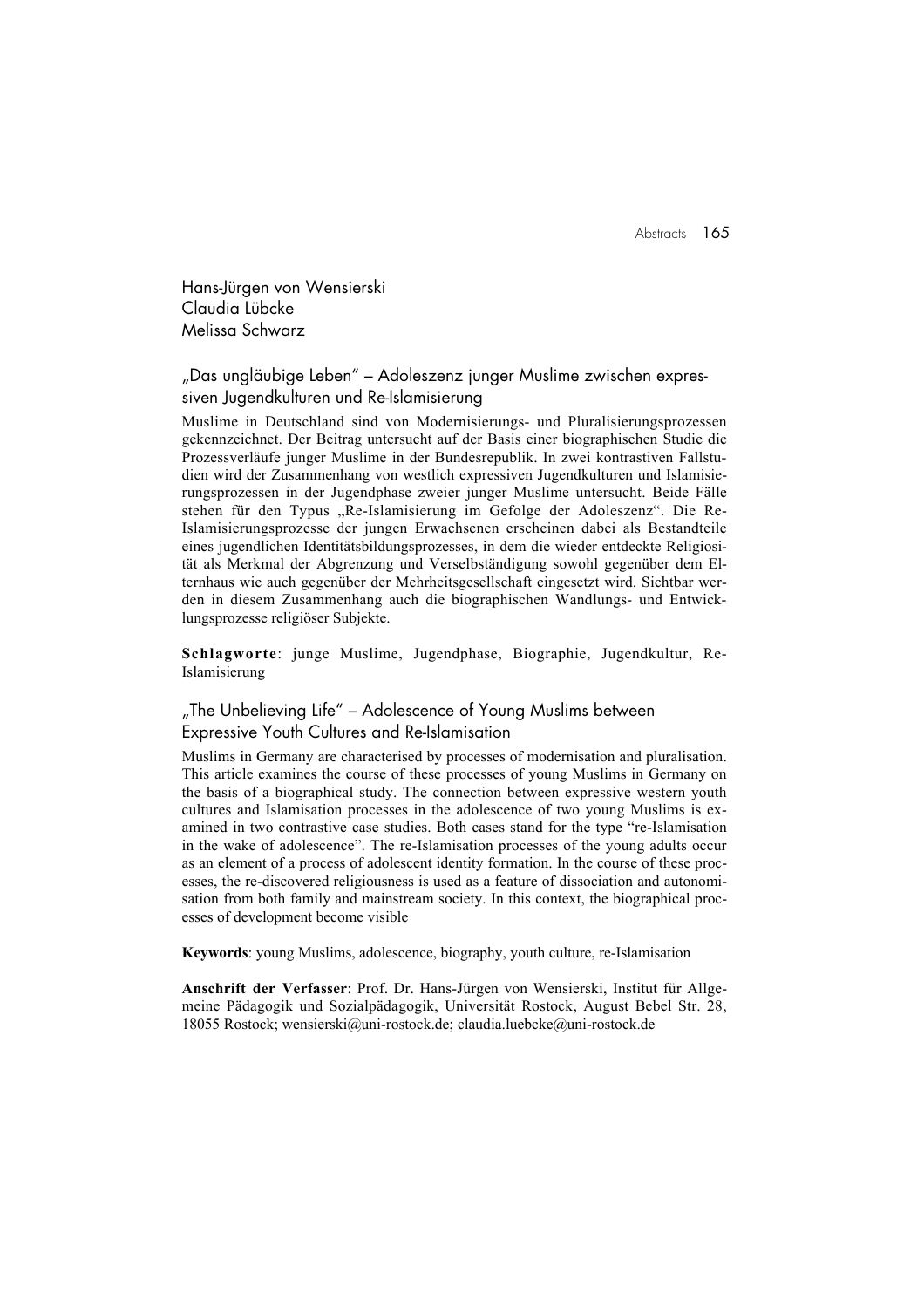## Lukas Neuhaus

## Produktives Problemlösen. Berufsbedingte Muster sozialer Klassifizierung bei Ingenieuren und Architekten

Die anhand der Resultate eines Sortierspiels mit Berufskarten durchgeführte Rekonstruktion der sozialen Klassifizierungspraktiken von Ingenieuren und Architekten zeigt, dass das Denken von Ingenieuren und Architekten von dreierlei typischen Antagonismen geprägt ist: (a) produktive versus nicht-produktive Berufe, (b) kreative versus routinisierte Berufe sowie (c) angewandt-konkrete versus theoretisch-abstrakte Berufe. Diese drei Gegenüberstellungen sind nun nicht in ein dichotomes Bild der Gesamtgesellschaft eingebettet, sondern gehen in einem funktionalistisch-organischen Modell auf. Im Gegensatz etwa zu einem Denken, das nicht-produktive Tätigkeiten als unnütz ablehnt, verstehen Ingenieure und Architekten diese Tätigkeiten – ganz in funktionalistischer Logik – als in einem reproduktiven Sinn nützlich. Der Beitrag zeigt auf, dass klassifizierungsrelevante Elemente vermutet werden können, die von Sozialstruktur und Biografie unabhängig sind und in der Struktur der beruflichen Praxis gründen.

Schlagworte: Soziale Klassifizierungen, Berufe, Ingenieure, Architekten, Gesellschaftsbild

## Productively solving problems. Patterns of social classifying applied by engineers and architects

Reconstructing the logic of social classification of engineers and architects, based on a game classifying different occupations, three typical antagonistic topics can be uncovered: (a) productive versus non-productive occupations, (b) creative versus routinised occupations, and (c) applied-concrete versus theoretical-abstract occupations. However, these antagonistic oppositions are not embedded into a dichotomous view of society as a whole, but into a functional and organic model of society. Engineers and architects do not equate the stated non-productivity of an occupation with uselessness but rather with reproductive usefulness. Overall, the article illustrates the existence of relevant elements of classifications, which do not emanate from social structure or biography but from the structure of occupational practice.

Keywords: Social classification, occupations, engineers, architects, images of society

Anschrift des Verfassers: Lukas Neuhaus, Institut für Soziologie der Universität Bern, Unitobler/Lerchenweg 36, CH–3000 Bern 9; lukas.neuhaus@soz.unibe.ch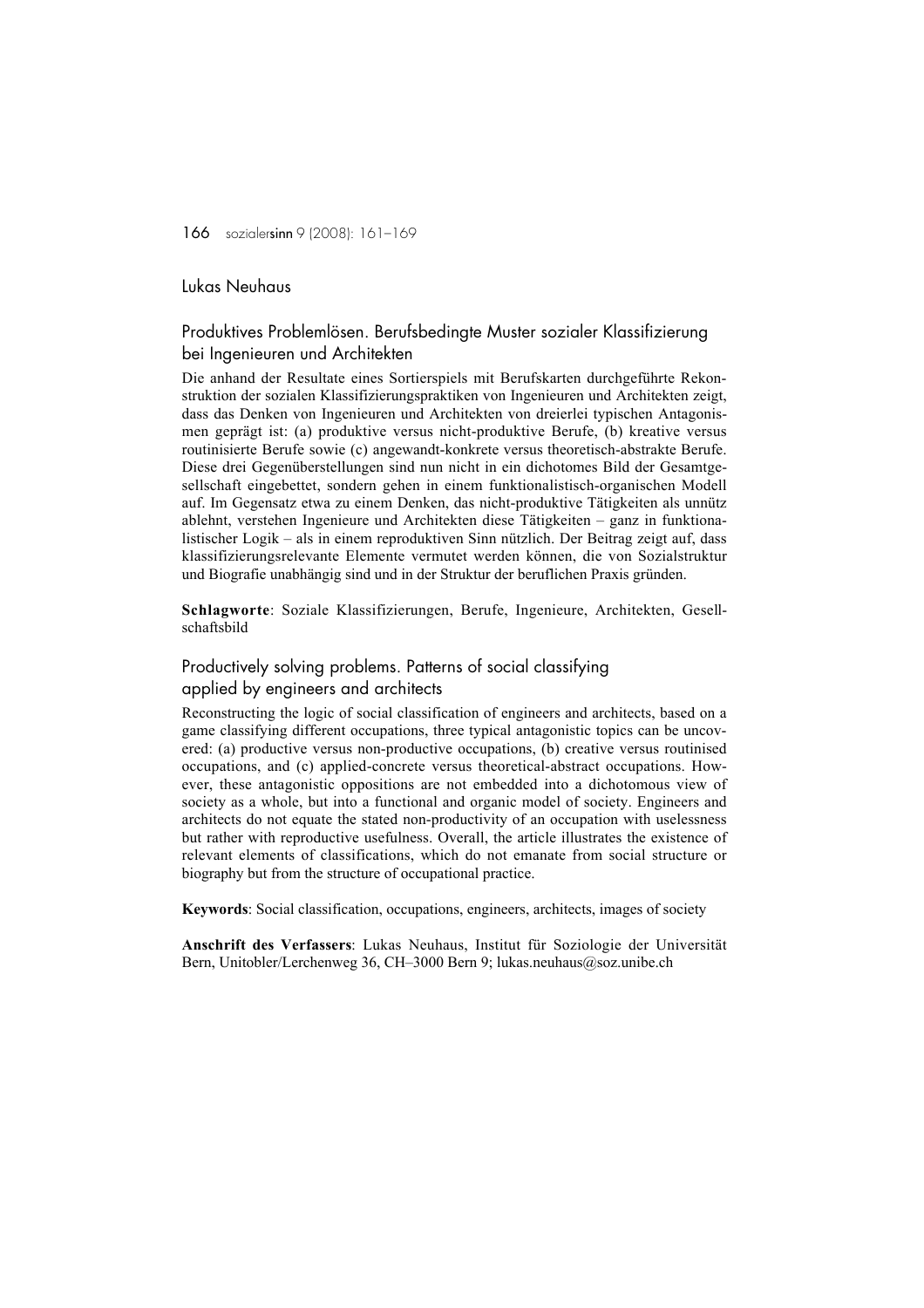## Andreas Vasilache

#### Die Partikularisierung des Staates. Ein Problemaufriss

Dass sich Staaten durch einen öffentlich-allgemeinen Repräsentations- und Gestaltungsanspruch auszeichnen, nichtstaatliche Akteure dagegen lediglich einzelne Gruppierungen repräsentieren und daher als private und partikulare Organisationen gelten müssen, ist ein staattheoretischer Gemeinplatz, der für die Möglichkeit legitimer und rechtsförmiger Politik allerdings unhintergehbar ist. Indes deuten heute unterschiedliche Entwicklungen darauf hin, dass Staaten immer weniger Wert auf einen besonderen legitimatorischen und akteursqualitativen Status legen. Vielmehr versprechen sie sich aus der bewussten Annahme eines partikularen Akteursstatus machtpolitische Vorteile. Dabei untergraben Staaten auch das Fundament, das für eine allgemeine, öffentlichrechtliche Ordnungsbildung auf globaler Ebene notwendig ist. Die Darlegung und Diskussion verschiedener empirischer Fallbeispiele der bewussten Partikularisierung des staatlichen Akteursstatus soll dieses Problem umreißen und als Plädoyer für weitergehende Forschungen dienen.

Schlagworte: Partikularisierung, Privatisierung, Staatstheorie, Staat, Politische Theorie, Gewaltenteilung, Agamben, Recht, Legitimität, Regierung, Verwaltung, Internationale Beziehungen

## The Particularisation of the State

While states are constituted as public entities with a claim to general commitment and responsibility, non-state actors represent specific groupings and interests and can be regarded as private and particularistic actors. However, different current phenomena and developments indicate that states tend to place less emphasis on an exceptional and distinguished actor-status. Rather, states try to gain power, to enlarge their scope of action by adopting and acknowledging a particularistic and privatised self-conception, actor-quality and actor-status. This also undermines the conceptual basis that is necessary for a public and generally binding order on the global level. The discussion of different empirical cases highlights and sketches the problem of the particularisation of state-actors and puts forward the necessity of further research.

Keywords: particularisation, privatisation, state theory, state, political theory, division of powers, Agamben, legality, legitimacy, government, administration, international relations

Anschrift des Verfassers: Dr. Andreas Vasilache, Fakultät für Soziologie, Universität Bielefeld, Postfach 10 01 31, 33501 Bielefeld, Andreas.Vasilache@uni-bielefeld.de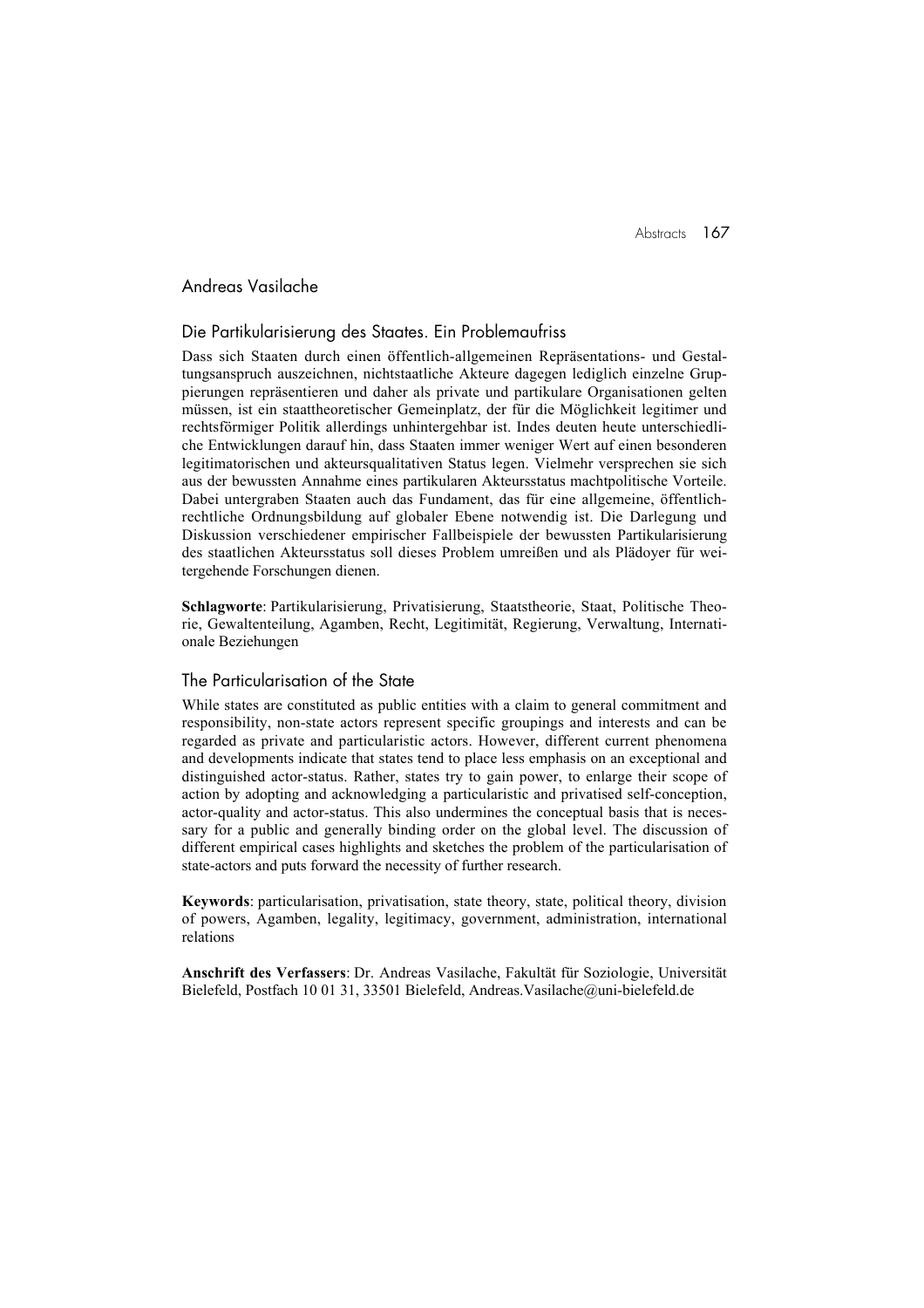#### Erhard Stölting

## Die Rückkehr in die Wissenschaft aus einer veränderten Universität. Aus gegebenem Anlass vorgetragen am 18. Juli 2008

Aus der Perspektive eines in den "verdienten Ruhestand" entlassenenen Hochschullehrers wird der Wandel der Universitätslandschaft betrachtet. Die gewonnene Zeit, die Muße, die für Wissenschaft konstitutiv ist, wird vom Betrieb nicht unterstützt; sie muss zurückerlangt werden. Dabei wird u. a. herausgestellt, dass das Unbehagen, das die gegenwärtige Reform bei vielen Hochschullehrern hervorruft, mit einer kontrafaktischen Idealisierung der alten Universität und einer undeutlichen Wahrnehmung eines kollektiven sozialen Abstiegs der Professoren einhergeht. Bezüglich der Universität wird ein Austausch der "Leitidee" konstatiert: Die Wissenschaft, die institutionell gegen die Berufspraxis abgepuffert war und in diesem Sinne einen Eigenwert hatte, verliert diesen dadurch, dass die Berufsorientierung in das akademische Studium hereingenommen wird. Mit der neuen Leitidee verändert sich auch die Universität als Lebensraum hin zu einer besseren Kalkulierbarkeit des Studiums: Die modularisierten Informationen sind besser berechenbar als eine Seminardiskussion, in der es nur um Erkenntnis ging.

Schlagworte: Universität, Leitidee, Reform, sozialer Abstieg, Erkenntnis

#### Back to science, leaving a different university

From the perspective of a retiring professor the change of the university landscape is described. Time won by retiring, leisure (scholè), constitutive for scientific engagement, is not supported by the organisation of the university; it must be reretrieved. Beneath others it is shown that the uneasiness lots of the professors feel concerning the current reform is accompanied by a counterfactual idealistion of the old university and by a cloudy perception of a collective loss of social achievements. It is stated that the "leading idea" of the university as a institution changes: Science, which institutionally was secured from work-orientation and had an intrinsic value in this sense looses this intrinsic value by work-orientation, which is implemented into the academic studies. The new "leading idea" also changes university as a specific living space – towards a more calculable way of studying Modularised information are more calculable than discussions in seminars, which only were bound to knowledge finding.

Keywords: university, leading idea, reform, loss of social achievements, knowledge

Anschrift des Verfassers: Prof. Dr. Erhard Stölting, Universität Potsdam, Postfach 90 03 27, 14439 Potsdam; stol@rz.uni-potsdam.de